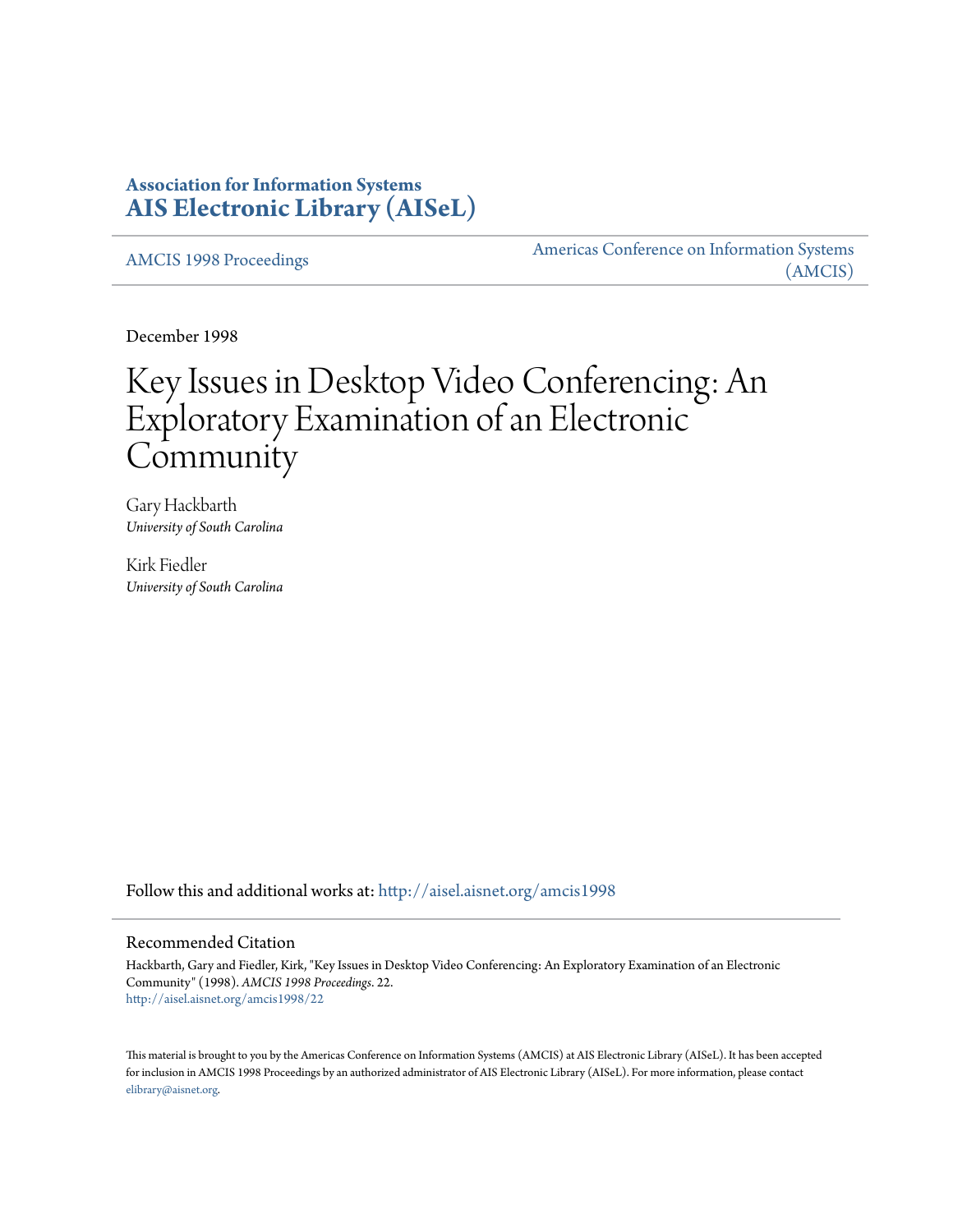## **Key Issues in Desktop Video Conferencing: An Exploratory Examination of an Electronic Community**

### **Gary Hackbarth Kirk Fiedler** University of South Carolina, Columbia

#### **Abstract**

*Desktop Video Conferencing (DVC) allows individuals to share video, audio and text communications from their personal computers. Electronic communities link users that share a common interest. By studying one such community dedicated to DVC technology using a content analysis methodology, we hope to discover insights into this much-touted technology.*

#### **Introduction**

Desktop Video Conferencing (DVC) continues to excite the imagination but seems stagnated in an endless loop of incremental improvements. Academic and practitioner articles expound the eventual adoption of DVC as part of routine business transactions and customer service applications but adoption lags behind intent. Some have proposed that DVC could have the potential to alter interorganizational (e.g. electronic commerce) and intraorganizational (e.g. DSS, group dynamics) and ultimately basic societal relationships. The expansion of business and interpersonal applications through increased bandwidth will allow participants to visualize unrealized product and service representations that seek to leverage opportunities and understanding. This research looks at early adopters of DVC through an exploratory empirical examination of their technological concerns as expressed through an electronic community.

#### **Background**

The Internet reduces barriers to communication by allowing individuals to communicate with a minimal level of difficulty or expense. Low communication barriers foster the development of almost an endless variety of special interest groups. These groups allow the formation of electronic communities centered on the common interests of the participants despite their location or status (Armstrong and Hagel, 1996). The Internet supports a variety of communication strategies including chat rooms for synchronous (one to many) communication or e-mail for direct (one to one) asynchronous communications. One of the oldest and most widespread forms of group communication is the "List-serve." Voluntary adoption and one-to-many asynchronous communication characterize list-serves. An interested party joins the community by sending their email address to a mechanized server that then allows that person to send and receive communications from all the members of the electronic community.

The study of information systems is driven by technological change. To understand the impact of an evolving technology such as DVC it is critical that we observe those users who have adopted this technology to access their insight. The MIS literature has a rich history of polling practitioners to identify their concerns (Brancheau, Janz and Wetherbe, 1996). Traditionally this research has been carried out through the active participation of users (e.g. Delphi, survey, and case). Because participates know they are being observed this may alter their responses as noted in the "Hawthorne effect" (Babbie, 1989). A respondent may also not express a true concern because it could be perceived as foolish or politically sensitive. Potential temporal limitations may exist because the subject is required to recall and synthesis concerns after the fact. This could result in their responses being colored further by hindsight. The participants' response might also be altered by the general deterioration of memory. The research can also be limited by self-selection that may cause appropriate participants to decide not to respond. List-serve communications offer an opportunity to use unobtrusive techniques that access a wider pool of candidates, which would include subjects that would normally not participate in a study.

Content analysis is a research methodology that allows researchers to unobtrusively study their subjects as their concerns are recorded. Content analysis has traditionally been a qualitative research technique that extracts data from communications via a set of predefined classification or categorization procedures. Historically it has been used to examined all forms of both and oral written communication, however the advent of electronic communities which are supported by digitized text afford the opportunity to use this analysis method to examine electronic communication. This would allow the researcher to overcome the temporal related weaknesses associated with other methodologies. These issues are captured at the time of their occurrence via e-mail and stored as archives of the list-serve. Since the observation of the subjects actions or concerns are recorded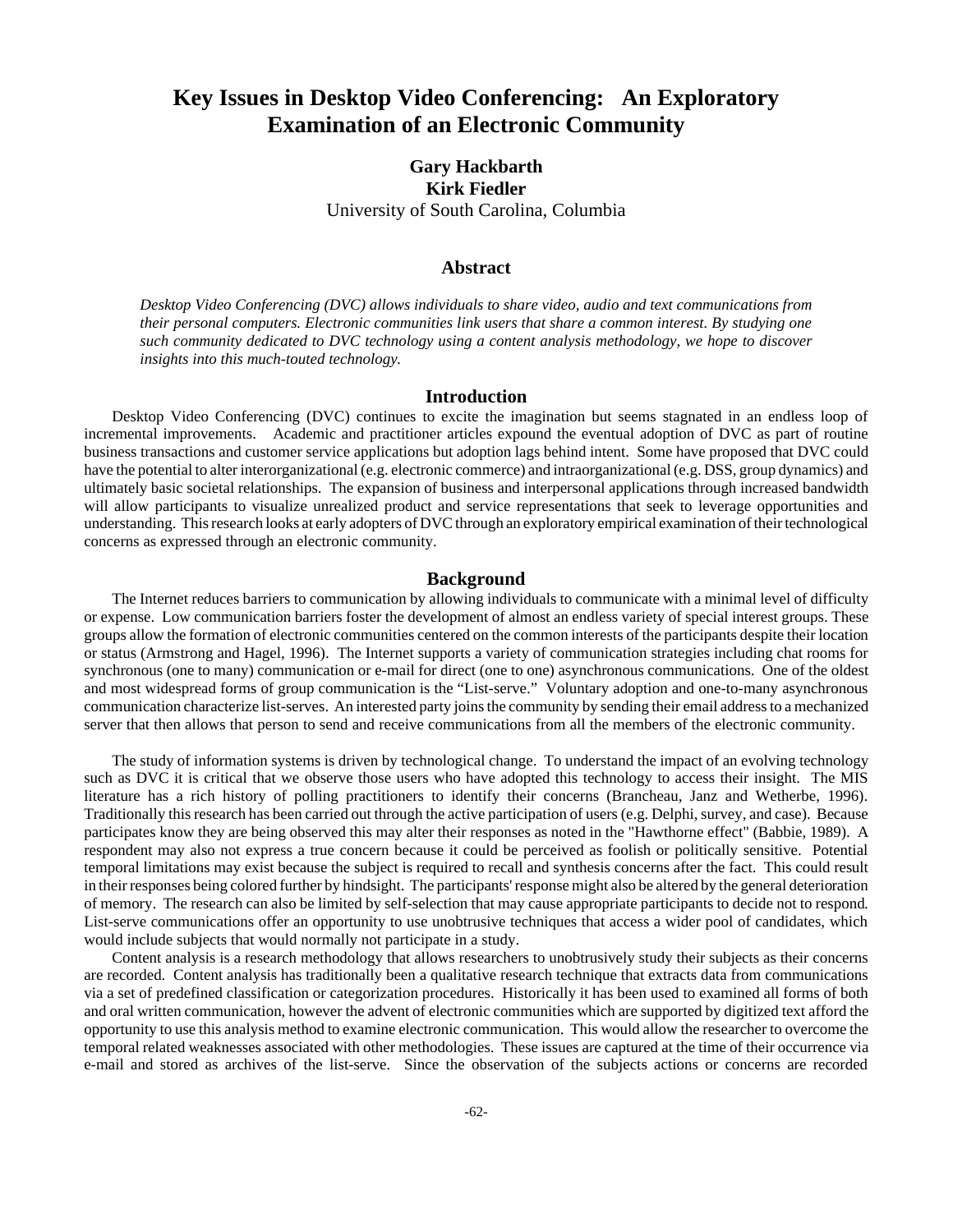unobtrusively, list-serve participant responses will be unaffected by the researchers interest or indirect participation. Also, because the subjects' concerns are motivated by the desire to address immediate concerns, their inclusion in daily dialogue is not altered by their willingness to respond to a questionnaire or interview.

The primary weakness of content analysis centers on the establishment and application of appropriate classification techniques. The researcher could unconsciously bias classifications to support study objectives or vary in the application of grouping criteria. Computerized content analysis as a methodology offers the potential for reducing the opportunity for researcher bias, the consistent use of coding schemes, the easy manipulation of text and the ability to process large amounts of data (Morris, 1994).

#### **Methodology**

The CU-SEE-ME list-serve was selected as an electronic community to study DVC. CU-SEE-ME is a low cost commonly available DVC freeware software program (commercial version available) that is widely available and downloadable so that it provides minimal barriers to entry for both business and individual users of DVC technology. Internet based technology increases the likelihood that users of CU-SEE-ME would also be familiar with and have access to other list-serves. This listserve is one the oldest and most active electronic communities focused for this technology.

All e-mail messages, including date, author, subject line title and message content (note all-inclusive nature of material) were downloaded from the CU-SEE-ME database for 1997. The subject lines and authors were stripped from the messages and analyzed. Additionally, raw measures of message and author frequency were determined. Content analysis was carried out through the use of "Catpac". Catpac is a self-organizing artificial network program that is optimized for reading text. Catpac is able to identify the most important words in a text and determine patterns of similarity based on the way words are used in the text. It does this by assigning a neuron to each major word and then by forming a pattern of weights representing complete information about the similarities among all words in the text. Neural networks have been successfully used in medicine, marketing, accounting, and finance (Swales and Yoon, 1992).

#### **Results**

The success of this research is based on the implicate assumption that the CU-SEE-ME list serve is a valid electronic community dedicated to the understanding of DVC. The validity of this contention can be initially evaluated by examining the stability and relative commitment of the community. As shown in Figure 1, the frequency of messages and the numbers of listserve participants in 1997 is relatively constant. This suggests that the list-serve is representative of a stable and ongoing electronic community of interested and dedicated DVC users. List-serves represent an environment where individuals could gain and share knowledge as well as concerns with other interested parties. The result is a network of interpersonal channels of communication that support the use of technology (Brancheau and Wetherbe, 1990).





The frequency analysis also suggests that DVC experts or channel leaders may have a substantial impact on the electronic community. 35.8% of the messages were sent by 2 people (427 of 1193). 34.3% of the messages (409 of 1193) were people who sent only one message the entire year. These people were interesting in getting their concerns addressed and did not participate in addressing the concerns of other members. Preliminary analysis suggests that a few key members of this list-serve represent a repository of expertise for the DVC community. Our evaluation of the DVC community social interactions will require more time and analysis. In the future, our evaluation may include in-depth interviews with these channel leaders.

An iterative analytic process of refinement consisting of the elimination of redundant and ambiguous terms was used to identify technology issues. Figure 2 illustrates the rank ordering of the five most cited concerns of the DVC users based both on the raw frequency in which the topic was mentioned and also it relationship to the database and localized frame. This process relates both overall